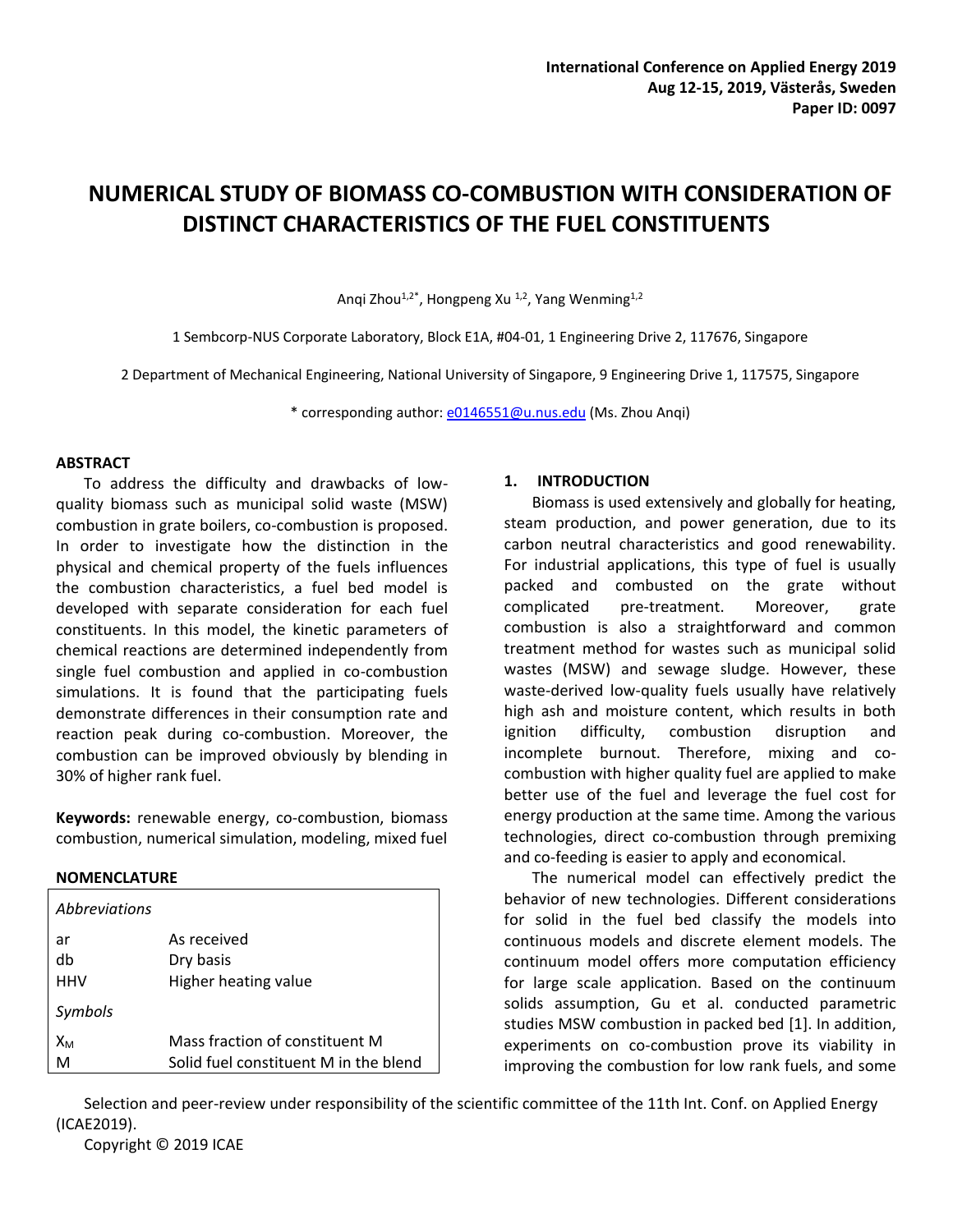synergistic effects are also witnessed. Gil et al. found that during biomass and coal co-combustion, each fuel has its own individual conversion stages taking place in different temperature ranges and combine to be the macroscopic processes [2]. Moreover, Meng et al. also found a reduction in  $NO<sub>X</sub>$  emission when corn is cocombusted with pine wood [3]. On the other hand, Xu et al. proved the feasibility of municipal solid waste coincineration with the sludge up to 67% moisture for treatment purposes [4]. Yang et al. investigated the effect of moisture content and devolatilization rate on woodchip and MSW combustion through simulating blended fuel combustions[5].

The current continuum fuel bed model for packed combustion accounts for co-combustion as premixed to be one type of fuel, which neglected the individuality of the participating fuel. This simplification will impose limitations when the fuels are of different chemical or physical properties or when there is synergistic interaction between the two fuels. Therefore, the aim of this study is to develop a model that treats the two fuels as individual participating components during direct co-combustion. Each fuel is described by its own physical properties and the thermal conversion processes are captured by its individual sets of kinetic parameters. Furthermore, the effect of different mixing ratio and fuel interaction will be investigated in future studies.

#### **2. METHODOLOGY**

### *2.1 The model for fuel mixture constituents*

The one-dimensional conservation equations describing the materials are shown in *[Table 1](#page-1-0)*. To model the constituent independently, one set of conservational equations represented by equation (5-7) is solved for each fuel. The characteristics of the heterogeneous reactions for each constituent fuel M are determined independently, including the chemical balance and kinetic parameters for volatile pyrolysis and char oxidation. To do this, each fuel used is validated individually against experimental results from single fuel combustion. During the simulation of the cocombustion, all these parameters including the physical properties and compositions are incorporated separately for the description of each constituent M, as shown in equation (9-11). In addition, the bed shrinkage is defined for the mixed fuel packing and summation of the overall conversion behavior is used to interact with the gas phase as given in equation (1-4).

The fuel bed model integrates with the fuel scale CFD model for the furnace to simulate the entire grate boiler. Additional information about the parameters used and the development of the model can be found in reference [6].

Table 1 Fuel bed model equations

<span id="page-1-0"></span>

| equations and descriptions                                                                                                                                                                                                                                                                                |  |  |  |
|-----------------------------------------------------------------------------------------------------------------------------------------------------------------------------------------------------------------------------------------------------------------------------------------------------------|--|--|--|
| Gas phase balance equations                                                                                                                                                                                                                                                                               |  |  |  |
| $\frac{\partial \! \left( \boldsymbol{\rho}_{\mathrm{g}} \boldsymbol{\varepsilon} \right)}{\partial t} \! + \! \frac{\partial \! \left( \boldsymbol{\rho}_{\mathrm{g}} \boldsymbol{\varepsilon} \boldsymbol{\nu}_{\mathrm{g}} \right)}{\partial \boldsymbol{\nu}} \! = \! \sum \limits S_{\mathrm{sg},M}$ |  |  |  |
| $\frac{\partial (\rho_{\rm g} \varepsilon v_{\rm g})}{\partial \rho_{\rm g} \varepsilon v_{\rm g} v_{\rm g}} + \frac{\partial (\rho_{\rm g} \varepsilon v_{\rm g} v_{\rm g})}{\partial \rho_{\rm g} \varepsilon} = -\frac{\partial p}{\partial \rho} + F$<br>$\overline{\partial t}$                      |  |  |  |
| $\frac{\partial (\rho_{g} \varepsilon h_{g})}{\partial t} + \frac{\partial (\rho_{g} \varepsilon v_{g} h_{g})}{\partial t} = \frac{\partial}{\partial t} \left( (k_{a} + k_{a}) \frac{\partial T_{g}}{\partial t} + (S_{a}) \right) + h_{\infty} (T_{s} - T_{s}) + Q_{a}$                                 |  |  |  |

$$
\frac{\partial (P_{\rm g}ch_{\rm g})}{\partial t} + \frac{\partial (P_{\rm g}cv_{\rm g}h_{\rm g})}{\partial y} = \frac{\partial}{\partial y} \left( \left( k_{\rm g} + k_{\rm g,t} \right) \frac{\partial T_{\rm g}}{\partial y} \right) + \left( S_{p} \right)_{\rm mix} h_{\rm sg} \left( T_{\rm s} - T_{\rm g} \right) + Q_{\rm g}
$$

$$
\frac{\partial (\rho_{g} \varepsilon Y_{i})}{\partial t} + \frac{\partial (\rho_{g} \varepsilon Y_{g})}{\partial y} = \frac{\partial}{\partial y} \left( (K_{g} + K_{g,t}) \frac{\partial}{\partial y} \right) + (S_{p})_{\text{mix}} n_{sg} (I_{s} - I_{g}) + Q_{g}
$$
\n
$$
\frac{\partial (\rho_{g} \varepsilon Y_{i})}{\partial t} + \frac{\partial (\rho_{g} \varepsilon Y_{g})}{\partial y} = \frac{\partial}{\partial y} \left( (D_{i,g} + D_{g,t}) \frac{\partial (\rho_{g} \varepsilon Y_{i})}{\partial y} \right) + S_{i,g}
$$

Solid conservation equations for fuel constitute 
$$
M
$$

\n
$$
\frac{\partial \left(\rho_{s,M} X_M (1-\varepsilon)\right)}{\partial t} + \frac{\partial \left(\rho_{s,M} X_M (1-\varepsilon)v_s\right)}{\partial y} = -S_{s g,M}
$$
\n
$$
\frac{\partial \left(\rho_{s,M} X_M (1-\varepsilon)h_s\right)}{\partial t} + \frac{\partial \left(\rho_{s,M} X_M (1-\varepsilon)v_s h_s\right)}{\partial y} = \frac{\partial}{\partial y} \left(\lambda_s \frac{\partial T_s}{\partial y}\right) + Q_{\text{rad}}\left(y\right) + \left(S_p\right)_M h_s \left(T_s - T_s\right) + Q_{s,M}
$$
\n6

$$
\frac{\partial (\rho_{s,M}X_M(1-\varepsilon))_+}{\partial t} + \frac{\partial (\rho_{s,M}X_M(1-\varepsilon)v_s)}{\partial y} = -S_{sg.M}
$$
\n
$$
\frac{\partial (\rho_{s,M}X_M(1-\varepsilon)h_s)}{\partial t} + \frac{\partial (\rho_{s,M}X_M(1-\varepsilon)v_s h_s)}{\partial y} = \frac{\partial}{\partial y} \left(\lambda_s \frac{\partial T_s}{\partial y}\right) + Q_{rad}(y) + \left(S_p\right)_M h_{sg}(T_s - T_s) + Q_{s.M}
$$

$$
\frac{\partial (\rho_{s,M} X_M (1-\varepsilon)h_s)}{\partial t} + \frac{\partial (\rho_{s,M} X_M (1-\varepsilon)h_s h_s)}{\partial y} = \frac{\partial}{\partial y} \left( \lambda \frac{\partial I_s}{\partial y} \right) + Q_{\text{rad}} (y) + (S_p)_M h_s (T_s - T_s) + Q_{sM}
$$
\n
$$
\frac{\partial (\rho_{s,M} X_M (1-\varepsilon)Y_{i-M,s})}{\partial t} + \frac{\partial (\rho_{s,M} X_M (1-\varepsilon)Y_{s-M,s})}{\partial y} = S_{j-M,s}
$$
\nBlend fuel shrinkage velocity

\n
$$
v_s = a_t \frac{\sum R_{\text{cycM}}}{\rho_s \omega_{2A} (1-\varepsilon_A)} (1 - V_{\text{BA}}) + a_2 \frac{\sum R_{\text{cycM}}}{\rho_s \omega_{3B} (1-\varepsilon_B)} (1 - V_{\text{ca}}) + a_3 \frac{\sum R_{\text{cycM}}}{\rho_s \omega_{3C} (1-\varepsilon_C)} (1 - V_{\text{DC}})
$$

$$
\begin{array}{ll}\n\partial t & \partial y & \text{if } \\
\text{Blend fuel shrinkage velocity} \\
v_s = a_1 \frac{\sum R_{\text{exp,M}}}{\rho_2 \omega_{2\text{A}} \left(1 - \varepsilon_{\text{A}}\right)} \left(1 - V_{\text{BA}}\right) + a_2 \frac{\sum R_{\text{exp,M}}}{\rho_3 \omega_{3\text{B}} \left(1 - \varepsilon_{\text{B}}\right)} \left(1 - V_{\text{CB}}\right) + a_3 \frac{\sum R_{\text{char,M}}}{\rho_4 \omega_{4\text{C}} \left(1 - \varepsilon_{\text{C}}\right)} \left(1 - V_{\text{DC}}\right) & 8\n\end{array}
$$

*Heterogeneous reactions*

$$
H_2O(l) \to H_2O(g)
$$

$$
H_2O(l) \to H_2O(g)
$$
  
\n
$$
S_{m,M} = (S_p)_M m_{m,M} \begin{cases} h_m(Y_{m,s} - Y_{m,g}) & , T_s < 373K \\ (h_m(Y_{m,s} - Y_{m,g}) + \varepsilon \sigma (T_s^4 - T_s^4)), T_s > 373K \end{cases}
$$

$$
(\text{VM}_{\text{pseudo}})_M \xrightarrow{\text{pyr}, M} \sum \beta_{i,M} \cdot (\text{species-i})
$$
  
\n
$$
S_{\text{pyr},M} = A_{\text{pyr},M} \exp(-E / RT_s) m_{\text{VM},M}
$$
  
\n
$$
\varphi C + O_2 \rightarrow 2(\varphi - 1) \text{CO}_2 + (2 - \varphi) \text{CO}
$$
  
\n
$$
S_{\text{char},M} = -(A_p)_M P_{O_2}(1/k_{d,M} + 1/k_{r,M}) m_{\text{char},M}
$$
  
\n
$$
k_{r,M} = A \exp(-E / RT_s)
$$

### *2.2 Fuel validation and mixing*

For the co-combustion study, the fuels are blended on an energy basis, with a constant energy input of 32MJ/s. Two sample fuels are used to represent lower quality fuel with high ash content, lower heating value and vice versa. The properties of the fuel used for cocombustion is given in *[Table 2](#page-2-0)*. The ash content for the lower quality fuel is more than 30%.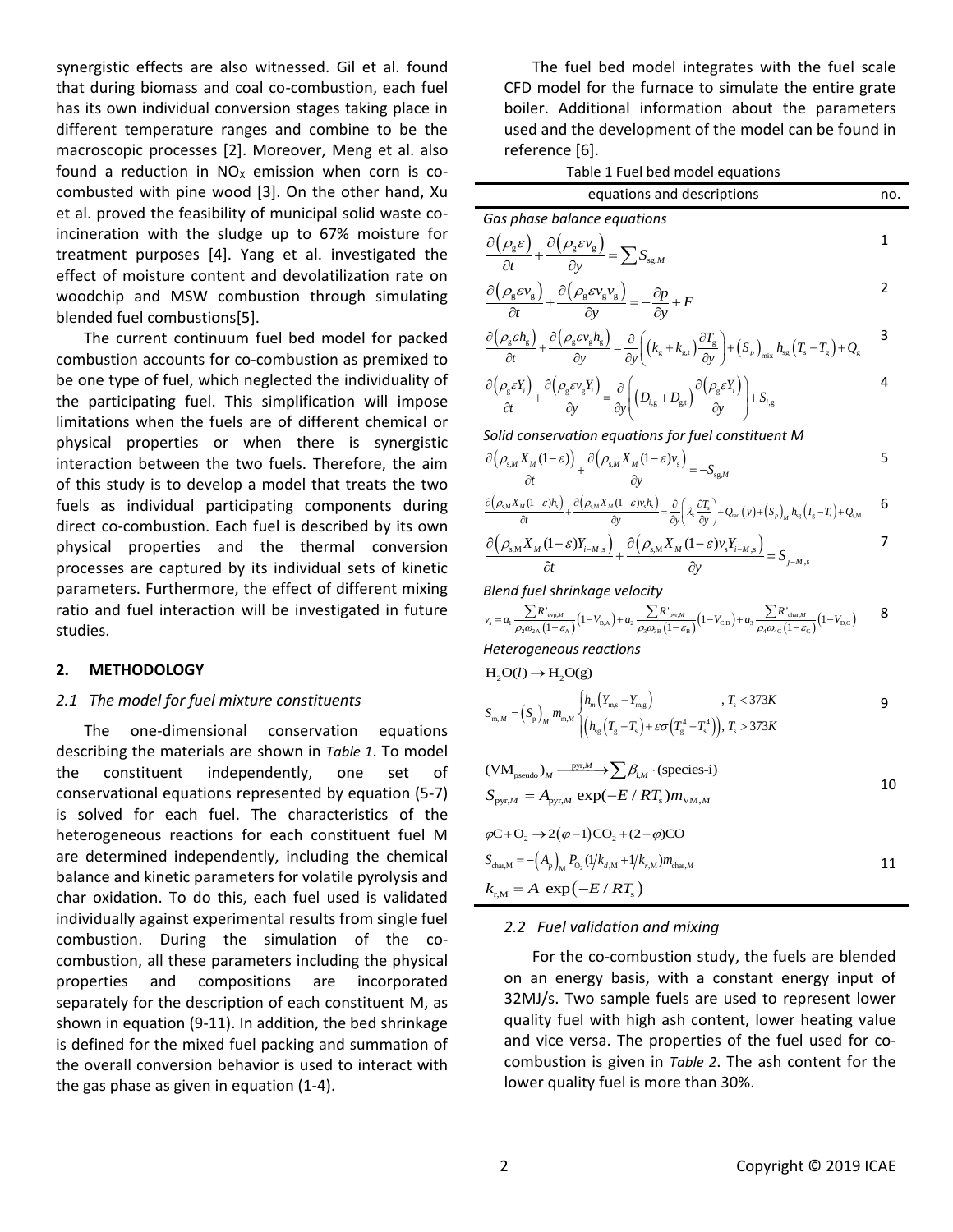The fuel bed model results are inputted into the freeboard model as boundary conditions. The simulation results are validated against the measured temperature from thermal couples T1-T9 mounted along the flue gas flow path, the results are shown in *[Fig. 1](#page-2-1)*, a good agreement between the simulation results and experimental results has been achieved, which indicate that the model is accurate.

<span id="page-2-0"></span>

| Table 2 Fuel properties      |       |       |                             |       |       |  |  |  |
|------------------------------|-------|-------|-----------------------------|-------|-------|--|--|--|
| Proximate Analysis (wt%, ar) |       |       | Ultimate Analysis (wt%, db) |       |       |  |  |  |
| ash content                  | Low   | High  |                             | Low   | High  |  |  |  |
| HHV (MJ/kg)                  | 14.13 | 6.2   | C                           | 42.32 | 16.67 |  |  |  |
| moisture                     | 21.89 | 20.44 | н                           | 4.99  | 2.29  |  |  |  |
| volatile                     | 55.00 | 31.8  | Ω                           | 40.33 | 17.02 |  |  |  |
| char                         | 17.97 | 9.08  | N                           | 1.22  | 1.05  |  |  |  |
| ash                          | 5.14  | 38.68 | S                           | 0.28  | 1.22  |  |  |  |



<span id="page-2-1"></span>Fig. 1 Temperature validation along the flow path

#### **3. RESULTS AND DISCUSSION**

#### *3.1 Single fuel combustion characteristics*

The thermal conversion characteristics of single fuel combustion are analyzed first. *[Fig. 2](#page-2-2)* shows the fuel carbon content evolution during combustion along the grate. The carbon content in the high ash fuel depletes very quickly and left with limited reactive content to maintain stable gas emission into the freeboard, and the complete reaction of the high ash fuel is earlier than low-ash fuel. This gas release characteristics also result in a low combustion temperature in the bottom mixing zone as shown in T1 in *[Fig. 1](#page-2-1)*, which may cause insufficient radiation for fuel ignition.



<span id="page-2-2"></span>Fig. 2 Fuel consumption and carbon content distribution in the fuel bed, (a) low ash fuel; (b) high ash fuel

Moreover, the temperature profile in *[Fig. 3](#page-2-3)* demonstrates that the overall combustion temperature is low for high ash fuel, and the combustion zone is narrow. This will not only cause combustion instability but also inefficient heat transfer in the boiler. Therefore, the objective of co-combustion with lower quality fuel aims at improving stable combustion and enhance heat exchange at the same time to maximize energy utilization.



<span id="page-2-3"></span>Fig. 3 The freeboard temperature profile of high ash fuel

#### *3.2 Co-combustion*

After fixing the individual reaction kinetics, the two fuels are blended and combusted together with a 1:1 energy ratio. Because of the difference in their heating value, the initial mass fraction of the high ash fuel is 70%. The decrease of the mass fraction of the two fuels is not concurrent, which is a result of the distinctive reaction rates as shown in *[Fig.](#page-3-0) 4*. Moreover, the total fuel consumption rate is more prolonged for low ash fuel. The high ash fuel starts with a peak in devolatilization rate and has an overall higher consumption rate because of the high initial mass